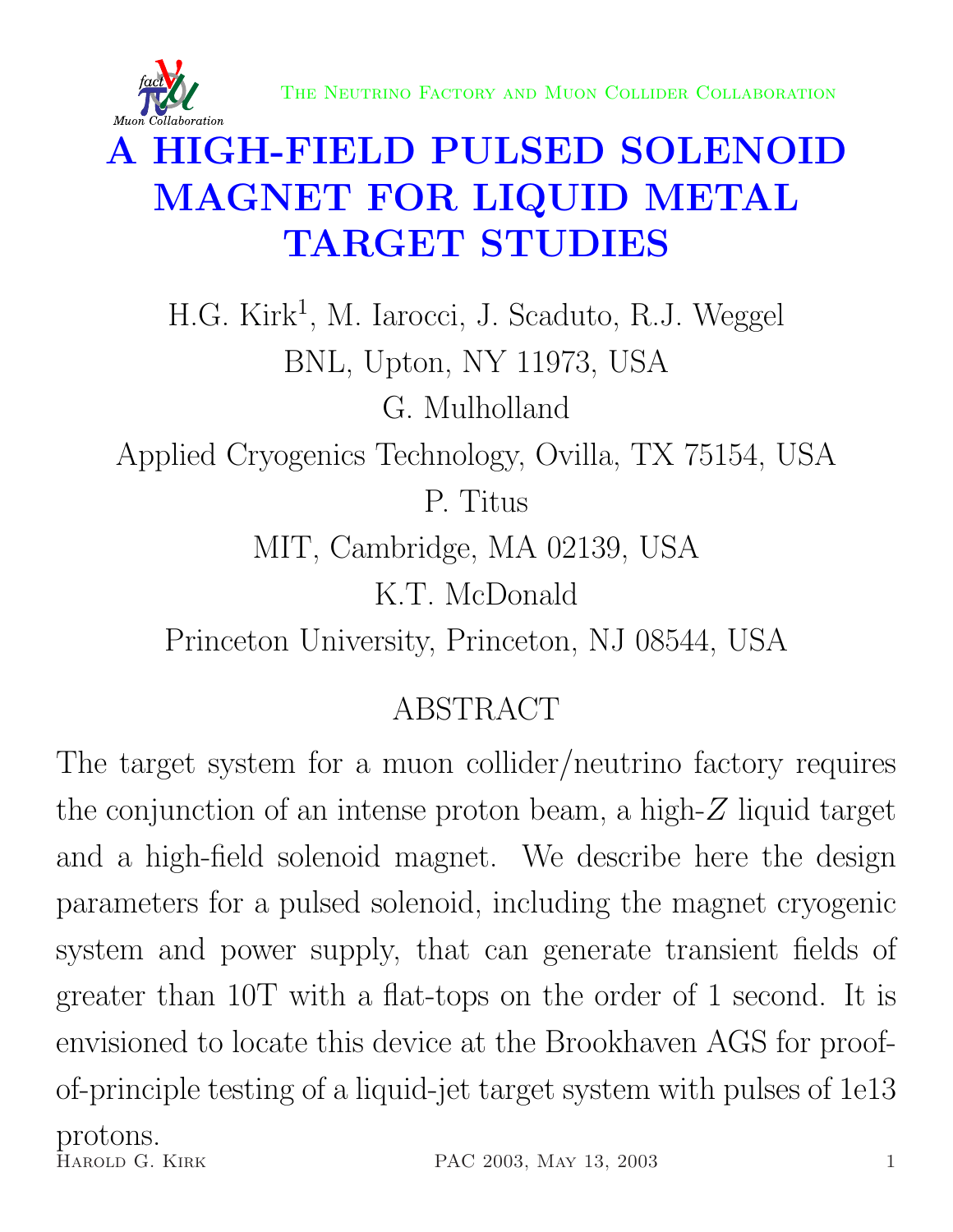

#### 1 THE TARGETRY CONCEPT

A muon collider or a neutrino factory based on a muon storage ring [1] require intense beams of muons, which are obtained from the decay of pions produced in proton-nucleus collisions. To maximize the yield, pions of momentum near 300 MeV/ $c$  should be captured. For proton energies above 10 GeV, the pion yield per unit of proton beam energy is larger for a high- $Z$  target. For proton beam energies in the MW range, beam heating would melt or crack a stationary high- $Z$  target, so a moving target must be used. A mercury jet target is the main focus of BNL E951 [2], although R&D is also being conducted on a carbon target option as might be suitable for a low-energy proton source, and conceptual studies have been carried out for rotating-band targets, a tantalum/water target, and a liquid-lithium target.

The low-energy pions are produced with relatively large angles to the proton beam, and efficient capture into a decay and phaserotation channel is obtained by surrounding the target with a 20-T solenoid magnet, whose field tapers down to 1.25 T over several meters [3], as sketched in Fig. 1. Pion yield is maximized with a mercury target in the form a 1-cm-diameter cylinder, tilted by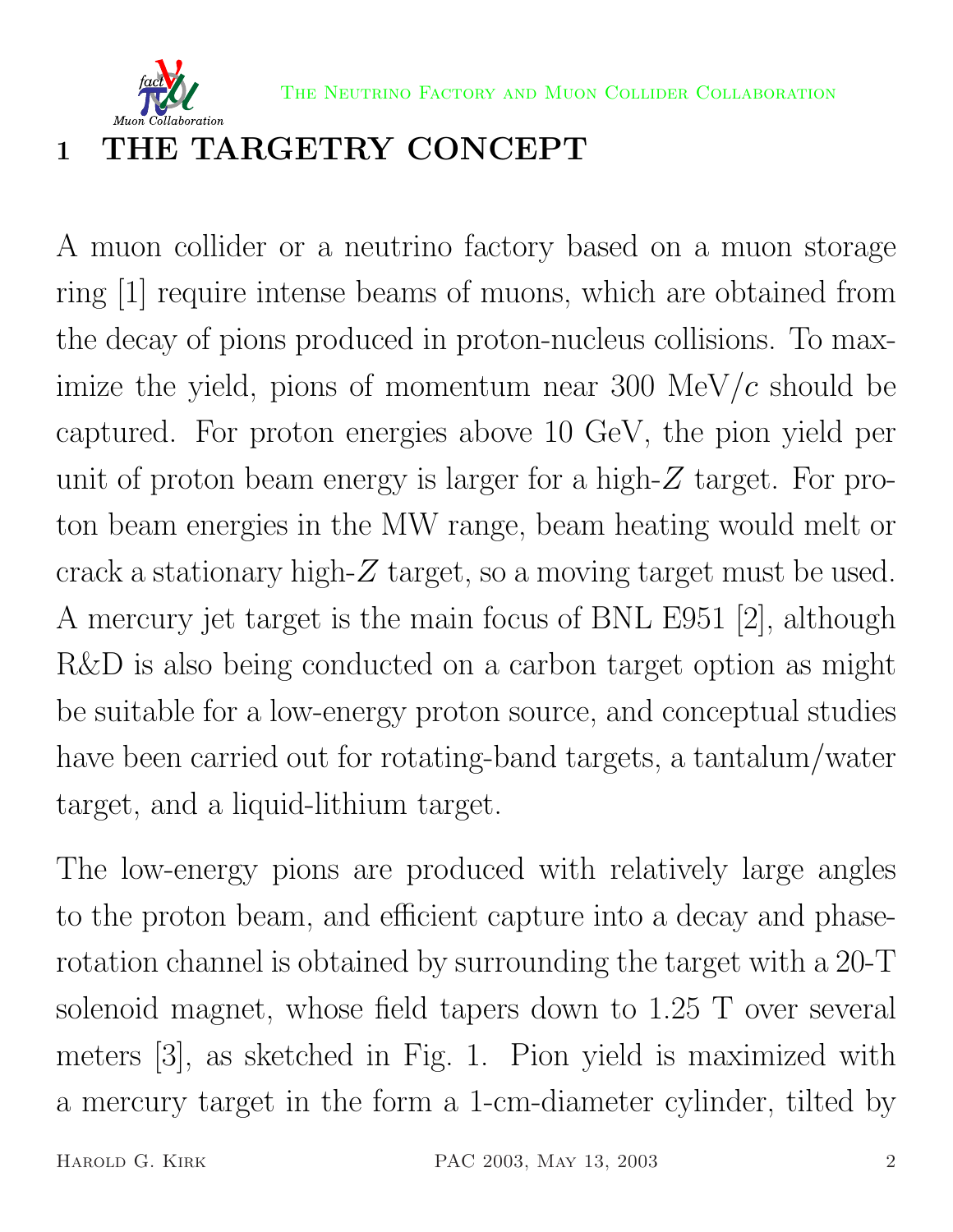

about 100 mrad with respect to the magnetic axis. To permit the proton beam to interact with the target over 2 interaction lengths, the proton beam is tilted by 33 mrad with respect to the mercury jet axis.

The use of a mercury jet target raises several novel issues. The rapid energy deposition in the mercury target by the proton beam leads to intense pressure waves that can disperse the mercury. Further, as the mercury enters the strong magnetic field eddy currents are induced in the mercury, and the Lorentz force on these currents could lead to distortion of the jet. On the other hand, the magnetic pressure on the mercury once inside the solenoid will damp mechanical perturbation of the jet.

To address these issues an R&D program is now underway.

#### 2 THE TARGETRY R&D PROGRAM

In the USA, R&D on targetry for a neutrino factory and muon collider has been formalized as BNL experiment 951 [2]. This project maintains close contacts with related efforts in Europe [4] and in Japan [5].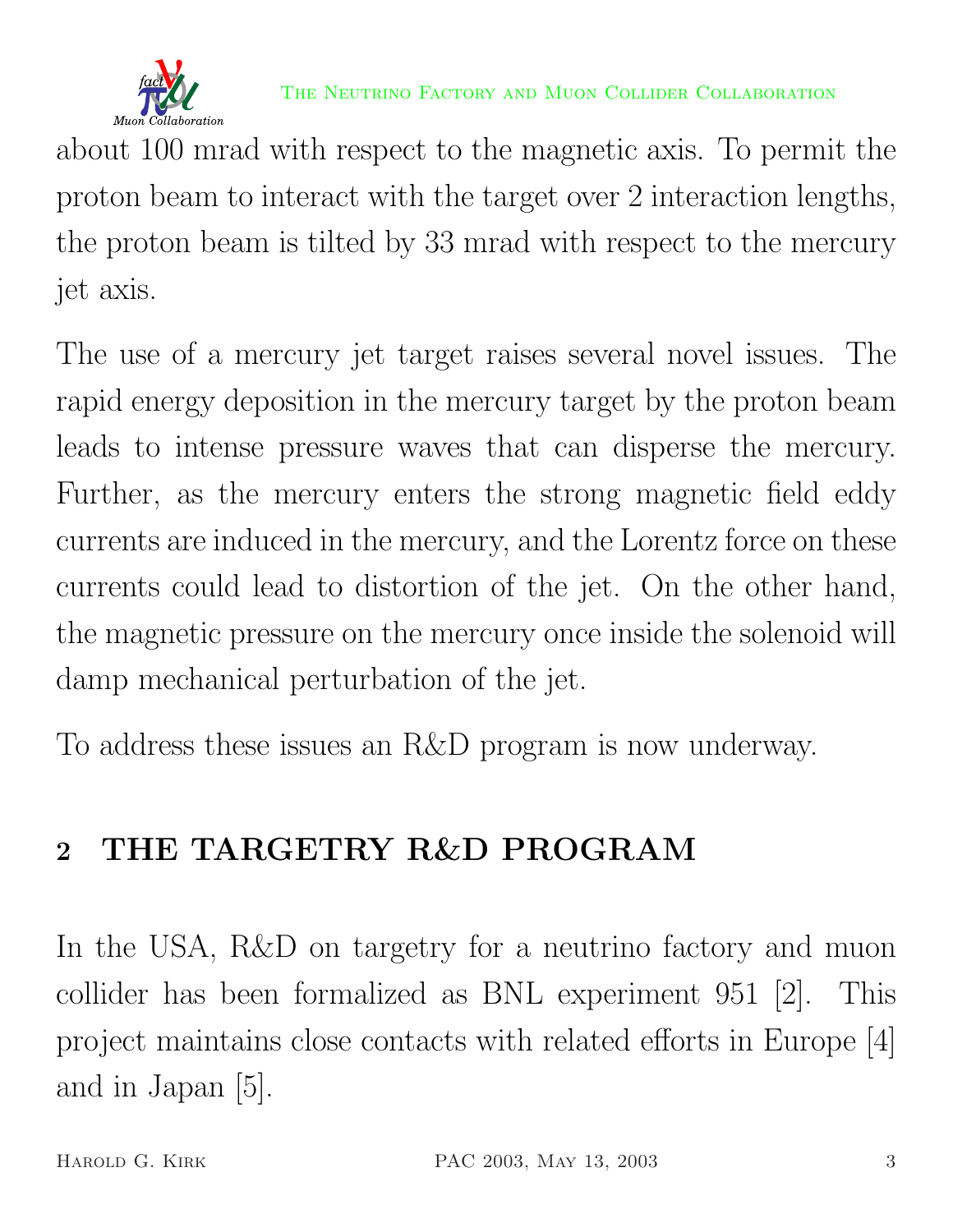

The broad goal of E951 is to provide a facility that can test all the major of a liquid or solid target in intense proton pulses and in a 20-T magnetic field.

Present activities in E951 focus on the interaction of intense proton pulses with targets in zero magnetic field. European targetry studies have emphasized the interaction of mercury jets with a magnetic field, the operation of rf cavities near high-power targets, and evaluation of target materials.

### 2.1 Mercury Jet + Proton Beam

The present R&D program on mercury jets is an outgrowth of work at CERN in the 1980's in which a prototype mercury jet was prepared, but was never exposed to a beam.

Experiment 951 is conducted in the A3 beamline of the BNL AGS into which a single bunch of up to  $5 \times 10^{12}$  24-GeV protons can be extracted and brought to a focus as small as  $0.6 \times 1.6$  mm<sup>2</sup>. The dispersal of both static and moving mercury targets by the proton beam was observed via two high-speed cameras using shadow photography. The principal results obtained thus far are summarized elsewhere [6]. Figure 2 shows results from a mercury target that HAROLD G. KIRK PAC 2003, MAY 13, 2003 4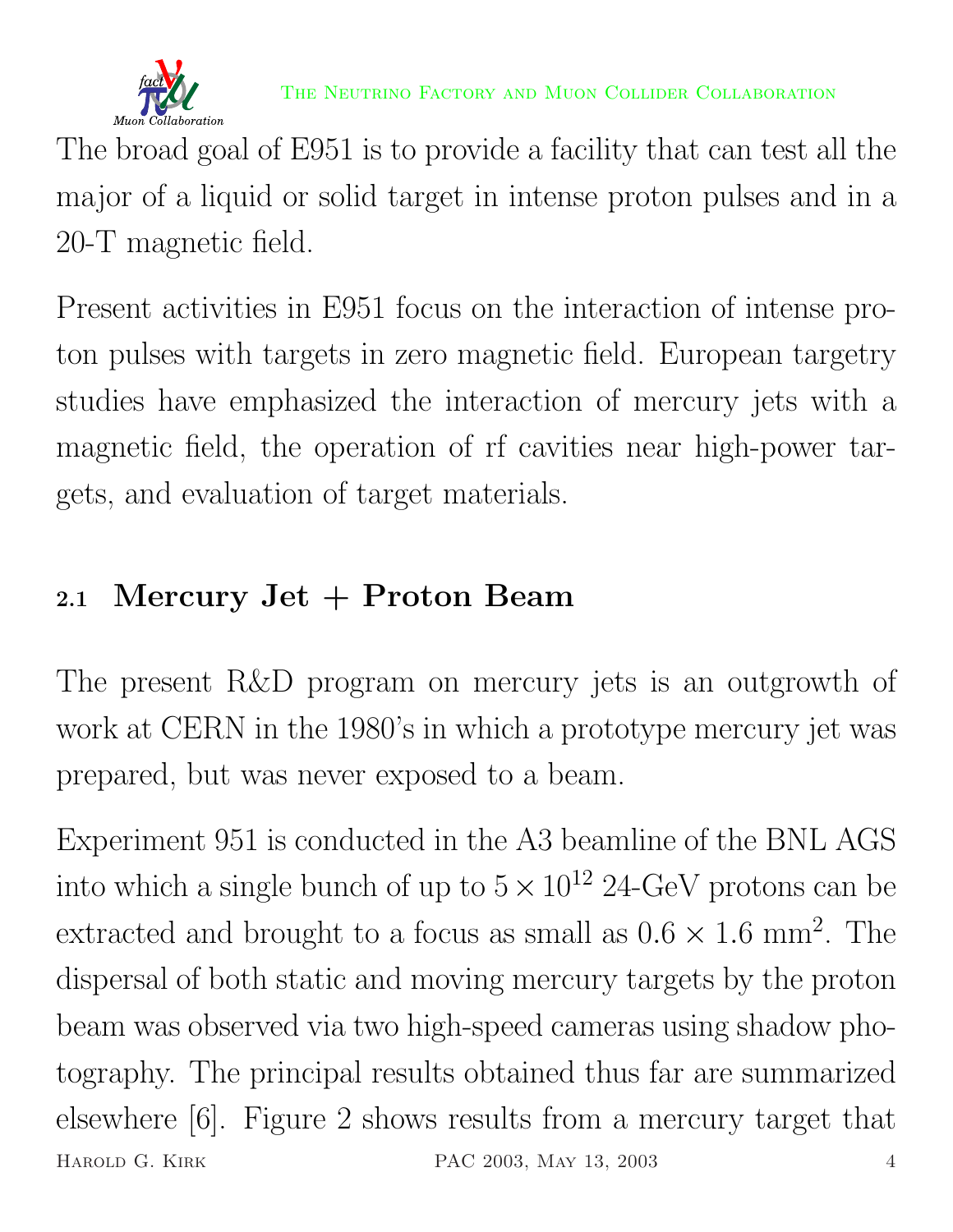

was exposed to pulses of  $2-4 \times 10^{12}$  24-GeV protons. Dispersal velocities of up to 15 m/s were observed. A key result is that the dispersal of mercury was confined to that part of the jet directly intercepted by the proton beam.

Thus, it appears that the dispersal of mercury by a proton beam is dramatic, but not violent, and that the dispersal will be a relatively modest issue for a target facility that operates at 15 Hz.

#### 2.2 Mercury Jet  $+$  15-T Magnet

A 4-mm-diameter mercury jet of velocity 12 m/s has been injected int a 15-T magnet [6] with typical results as shown in Fig. 3. By placing the nozzle of the jet well into fringe field of the magnet, disruptive effects of eddy currents are avoided. Furthermore, the high magnetic pressure of the central field suppresses the Rayleigh instability of the jet, in comparison to the case of zero field.

#### 2.3 Mercury Jet + Proton Beam +  $15-T$  Magnet

Having conducted successful tests of the separate interaction of a mercury jet with a proton beam, and with a 15-T magnet, the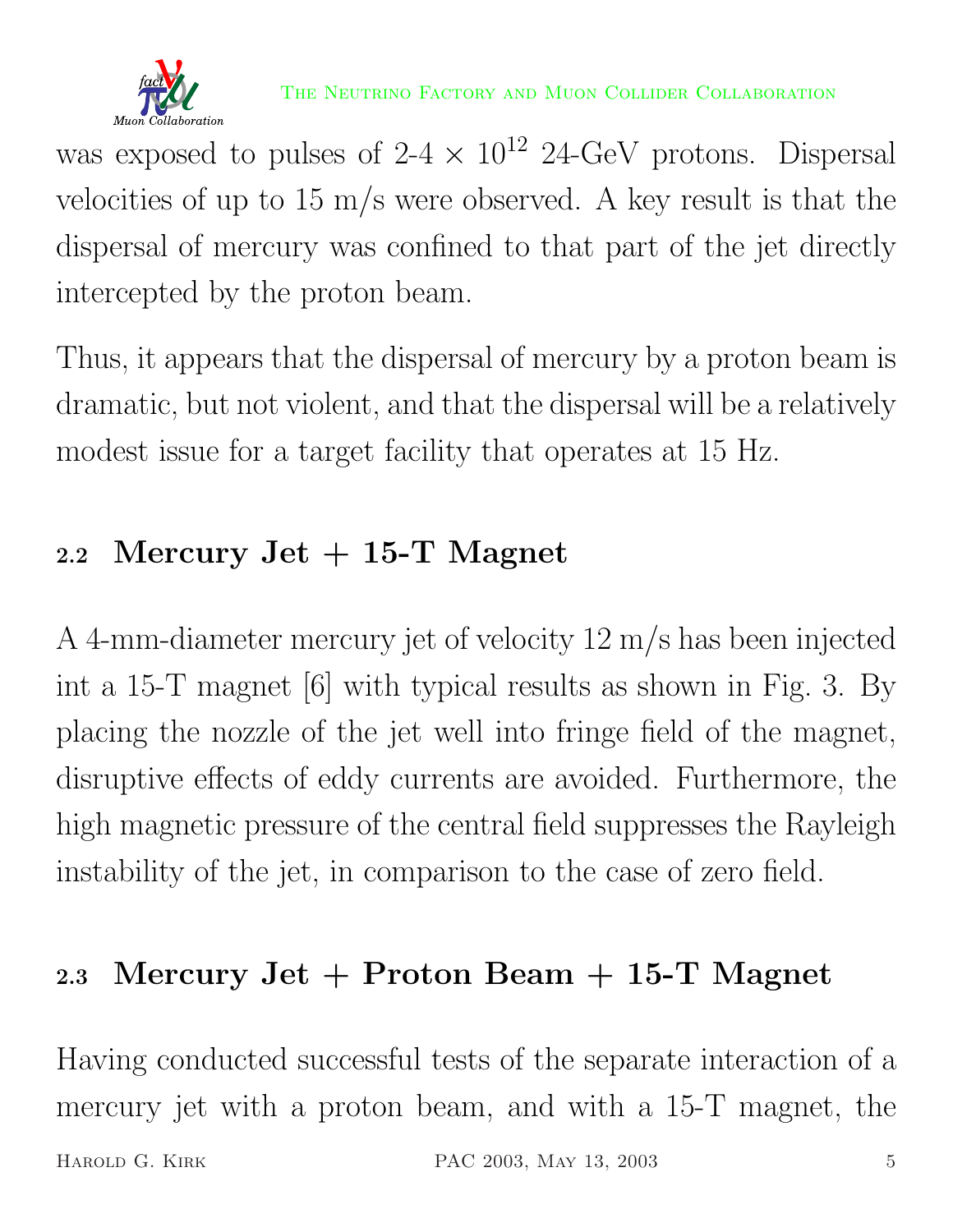

next step is a combined test of mercury jet plus intense proton beam plus a 15-T magnet, in a configuration prototypical of that suitable for a neutrino factory or muon collider.

A design of a 15-T pulsed solenoid magnet for this purpose has been completed [3, 7], as illustrated in Figs. 4-7. The copper coils are cooled by liquid nitrogen to reduce their resistance, and hence the power requirements [8]. The time dependence of key magnet parameters during pulse are illustrated in Fig. 4.

The magnet consists of 3 concentric copper coils, mounted inside a common cryostat, as shown in Fig. 5. Extensive ANSYS simulations have been made of the mechanical and thermal performance of the magnet [7], some of which are summarized in Fig. 6. The cooling scheme for the coils is illustrated in Fig. 7.

The pulsed magnet system is intended to be operated for less than 1,000 pulses, including checkout as well as data taking with proton beams. As such, it appears most cost effective to provide the 4.5-MW pulsed power with an array of batteries, rather than a rectified DC power supply.

Construction of this magnet system is expected to begin later this year, and could be completed in 3 years.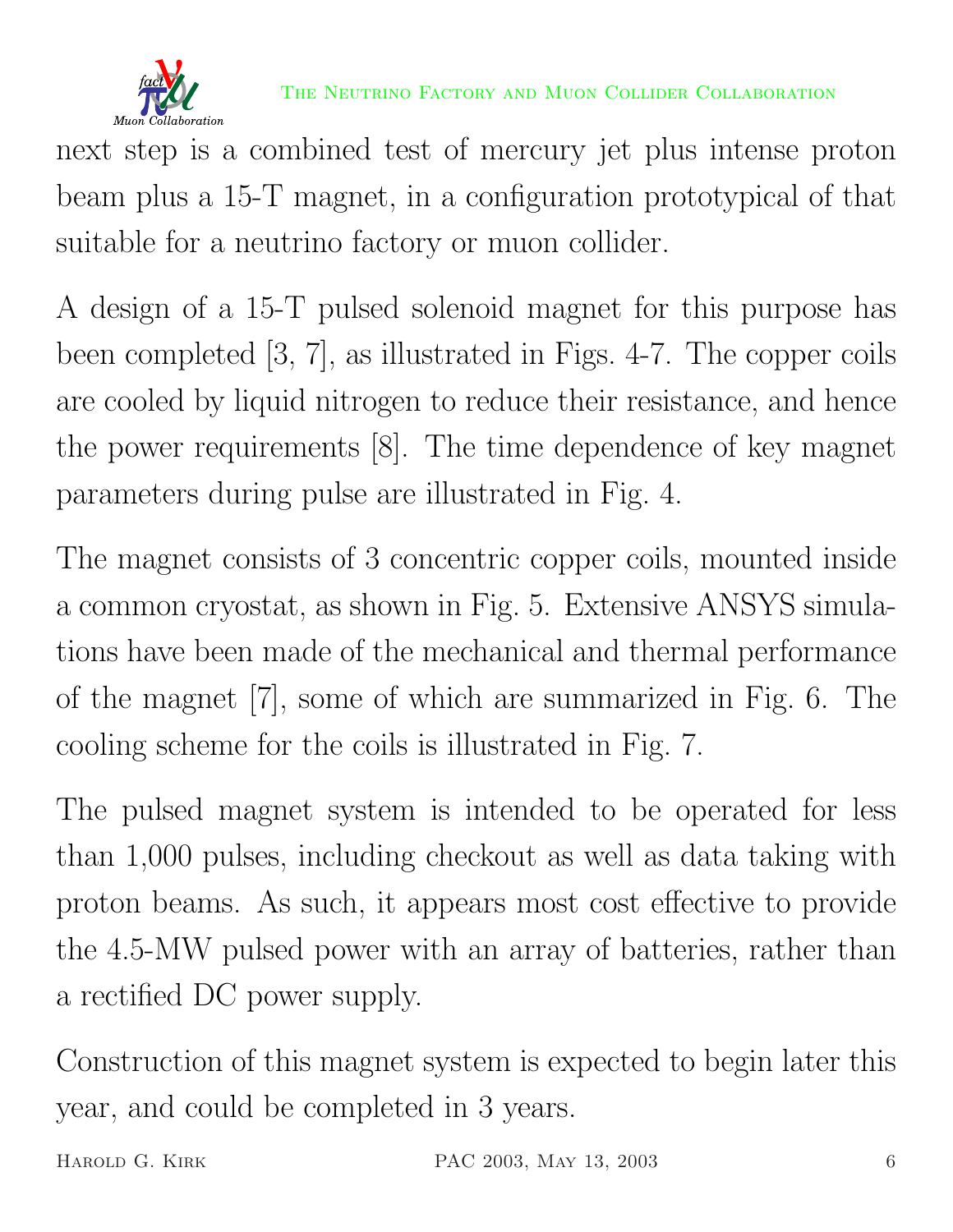

#### 3 References

- [1] M.M. Alsharoa et al., "Recent Progress in Neutrino Factory and Muon Collider Research within the Muon Collaboration", submitted to Phys. Rev. ST Accel. Beams. (April 22, 2003), http://www.cap.bnl.gov/mumu/pubs/prstab-030422/prstab.pdf
- [2] J. Alessi et al., "An R&D Program for Targetry at a Muon Collider", proposal to the BNL AGS" (Sept. 1998); http://puhep1.princeton.edu/mumu/target/ targetprop.ps
- [3] R.J. Weggel, "A Three-Stage Cryogenic Pulse Magnet Program for BNL Targetry Experiment" (Feb. 2002), http://www.hep.princeton.edu/mumu/target/ weggel/chicago 020902.pdf
- [4] A. Blondel, "Report from the European Muon Collider Oversight Group", (Jan. 15, 2003), http://www.cap.bnl.gov/mumu/collab/030114/ MUTAC03-blondel2.pdf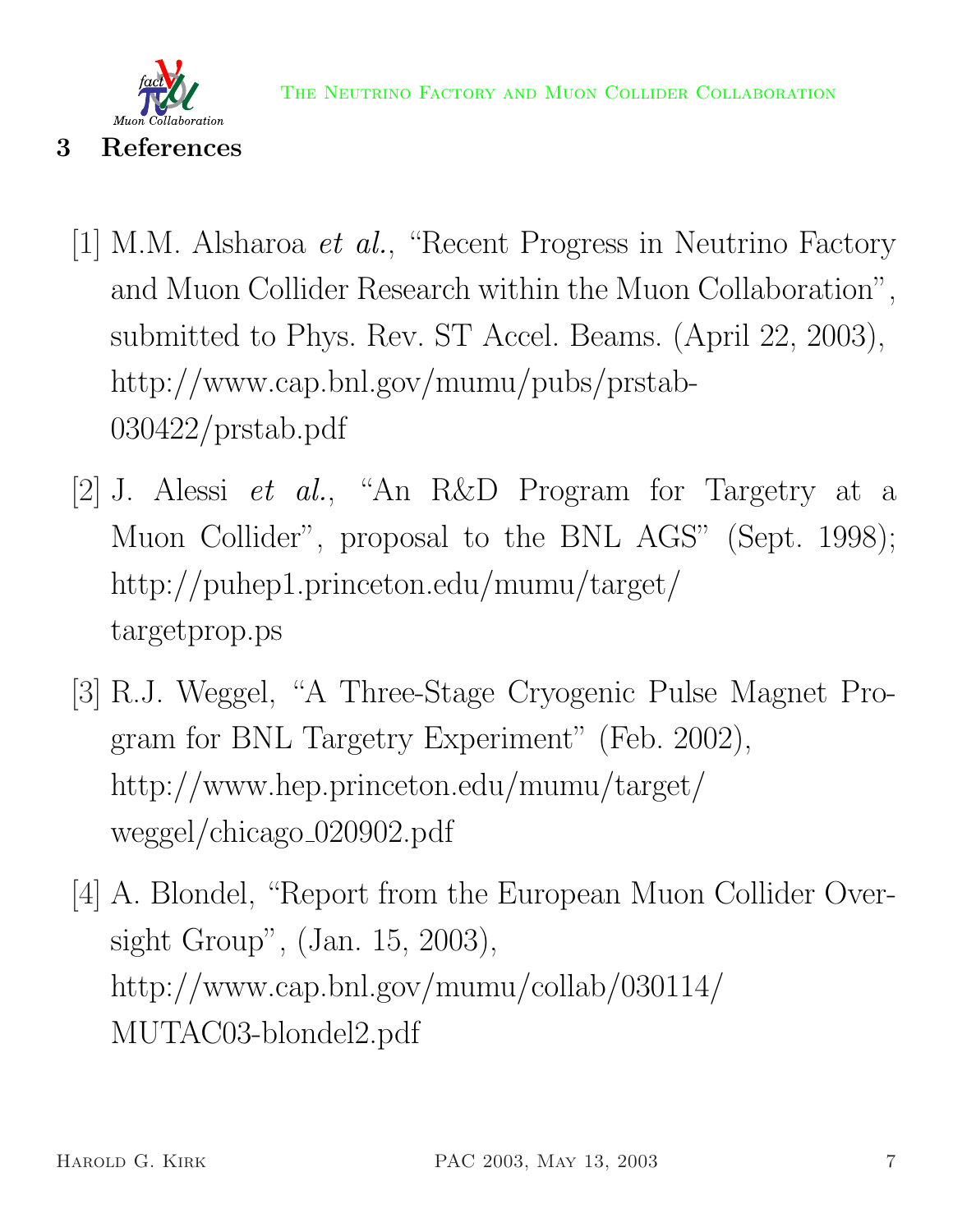

- [5] K. Yoshimura, "A Study of a Neutrino Factory in Japan" (Jan. 15, 2003), http://www.cap.bnl.gov/ mumu/collab/030114/MUTAC03-yoshimura.pdf
- [6] A. Fabich, "High Power Proton Beam Shocks and Magnetohydrodynamics in a Mercury Jet Target for a Neutrino Factor", Ph.D. thesis, U. Vienna (Nov. 2002), http://www.hep.princeton.edu/mumu/ target/thesis-2002-038.pdf
- [7] P. Titus, "E-951 15-T Pulsed Magnet for Mercury Target Development" (Sept. 6, 2002), http://www.hep.princeton.edu/mumu/target/MIT/ desrev 090602.pdf
- [8] G.T. Mulholland, "E-951 Cryogenics for Pulsed Solenoid Magnet" (Sept. 6, 2002), http://www.hep.princeton.edu/mumu/target/ /mulholland/E951 ESR Pres 090602.pdf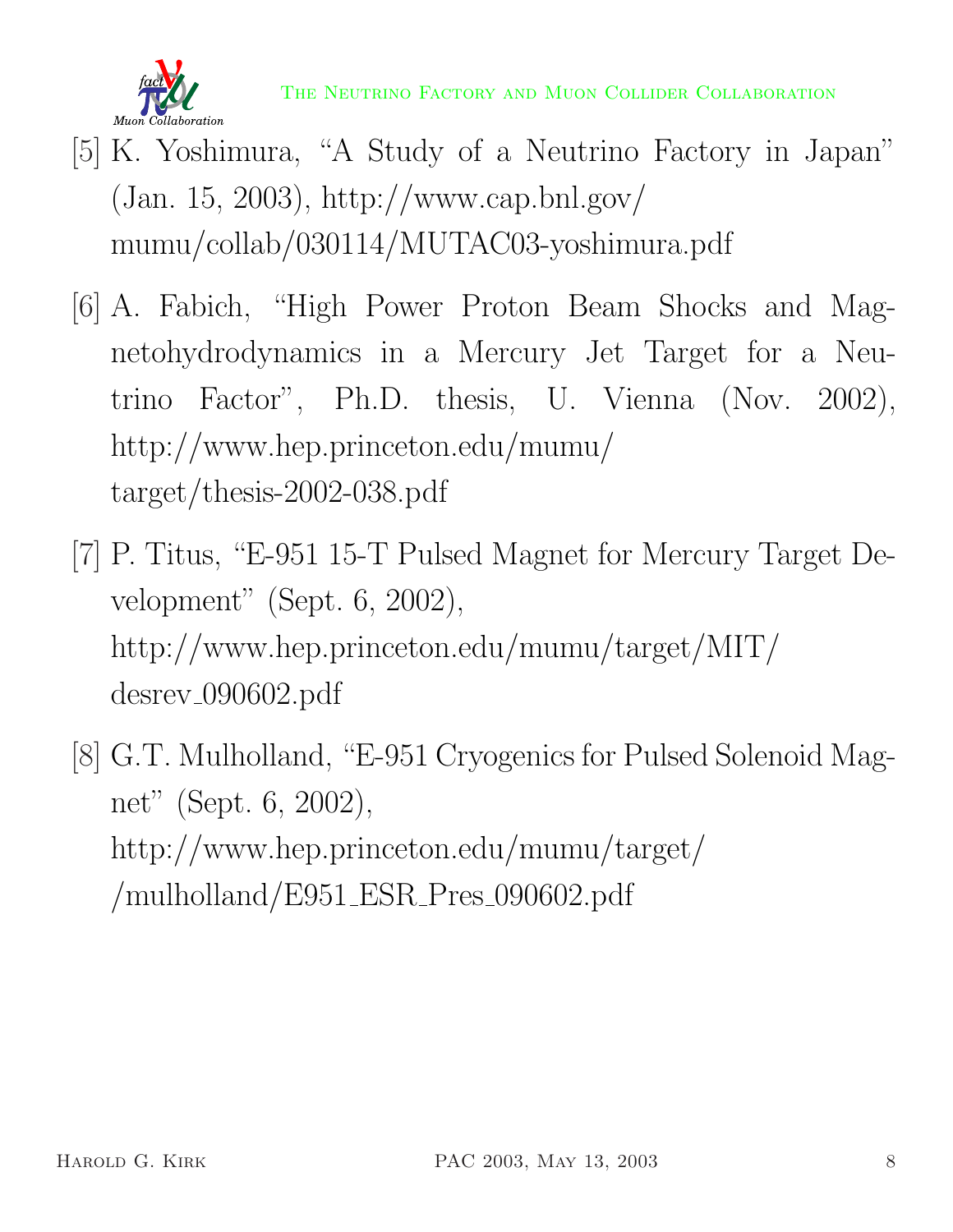



Figure 1: Concept of targetry based on a mercury jet and proton beam at 100 mrad and 66 mrad, respectively, to the axis of a 20-T solenoid magnet.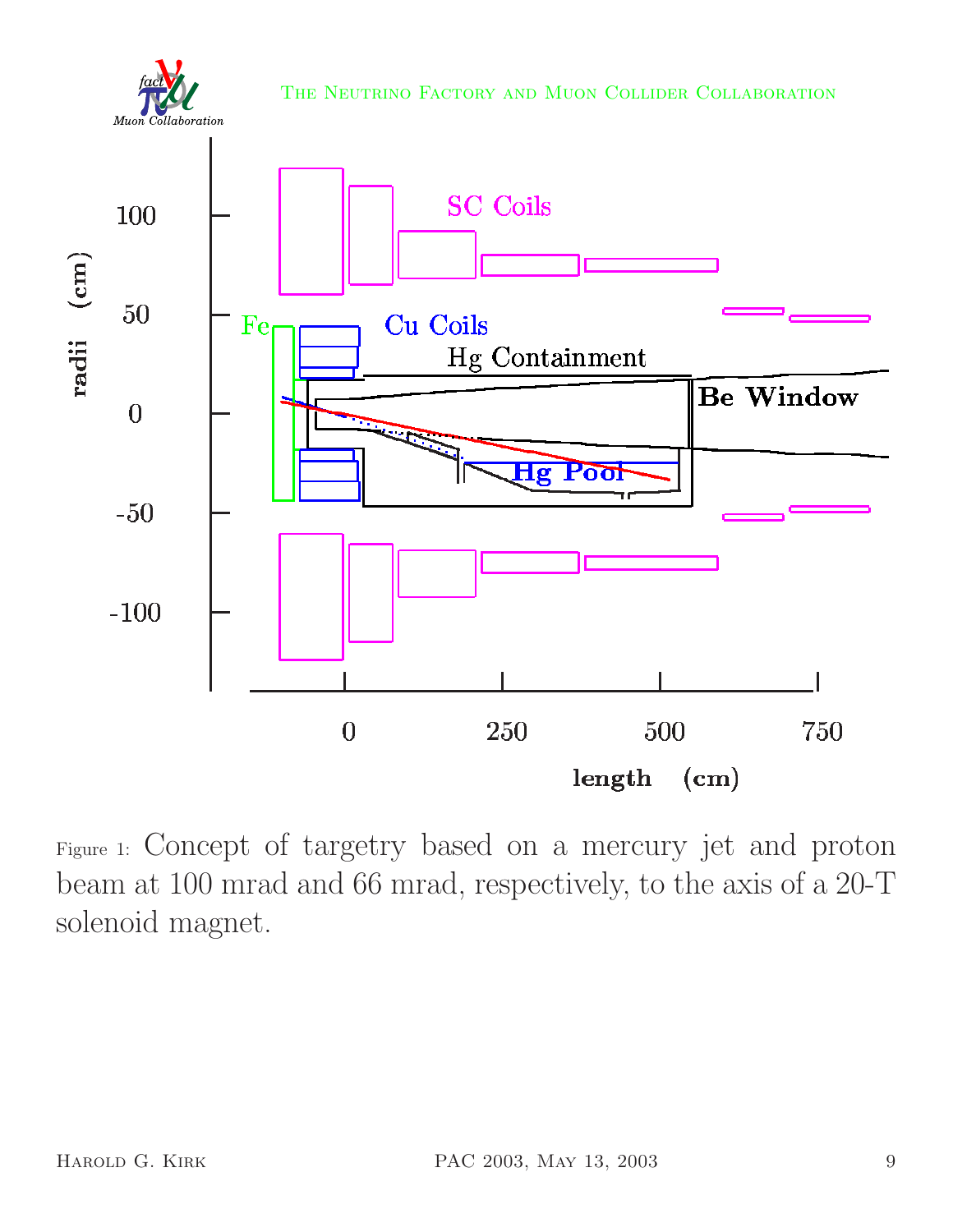



Figure 2: Hg jet interaction with  $3.8 \times 10^{12}$  24-GeV protons;  $t = a$ ) 0 ms; b) 0.75 ms; c) 10 ms; d) 18 ms.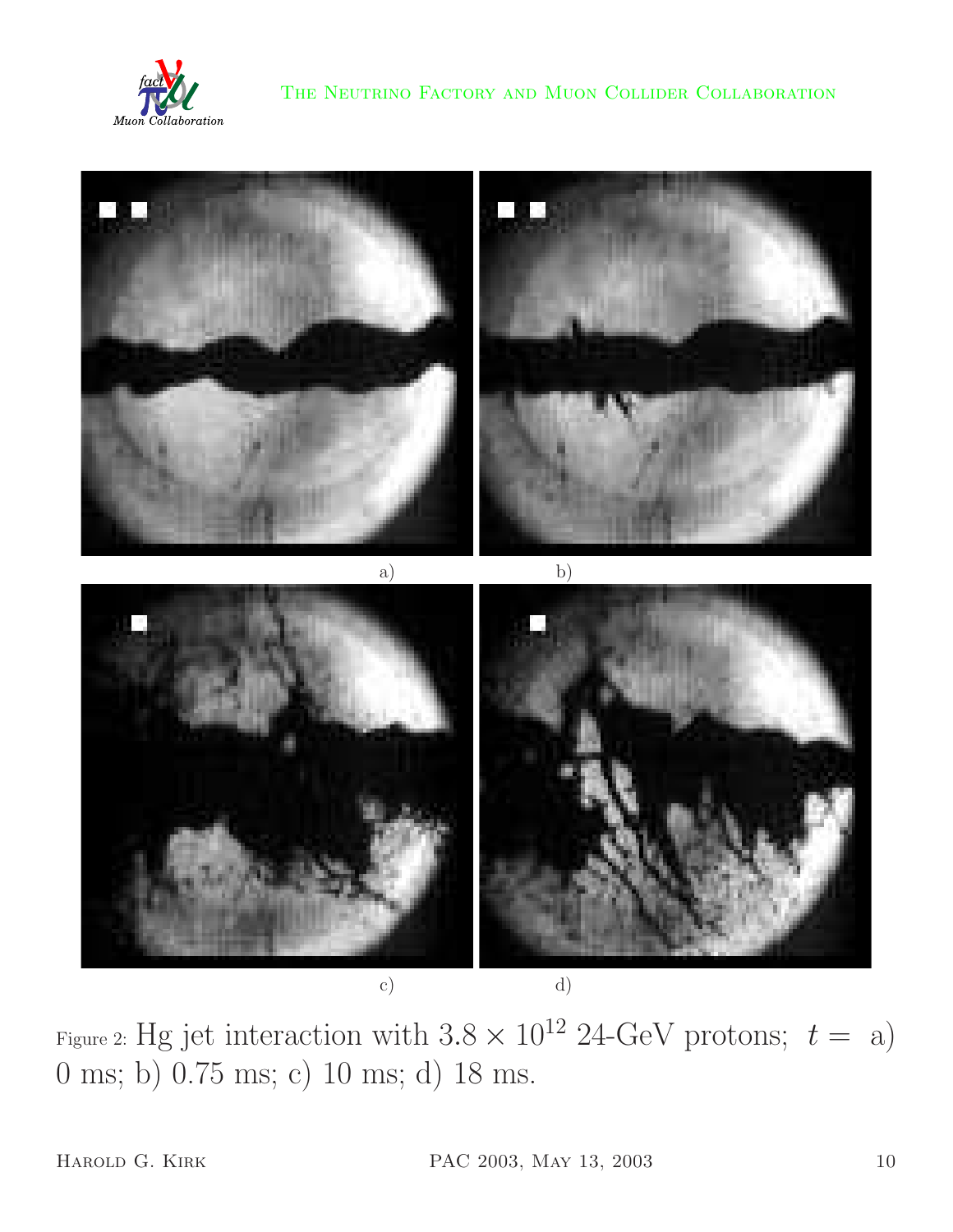



Figure 3: The Rayleigh instability of a mercury jet is suppressed by high magnetic fields.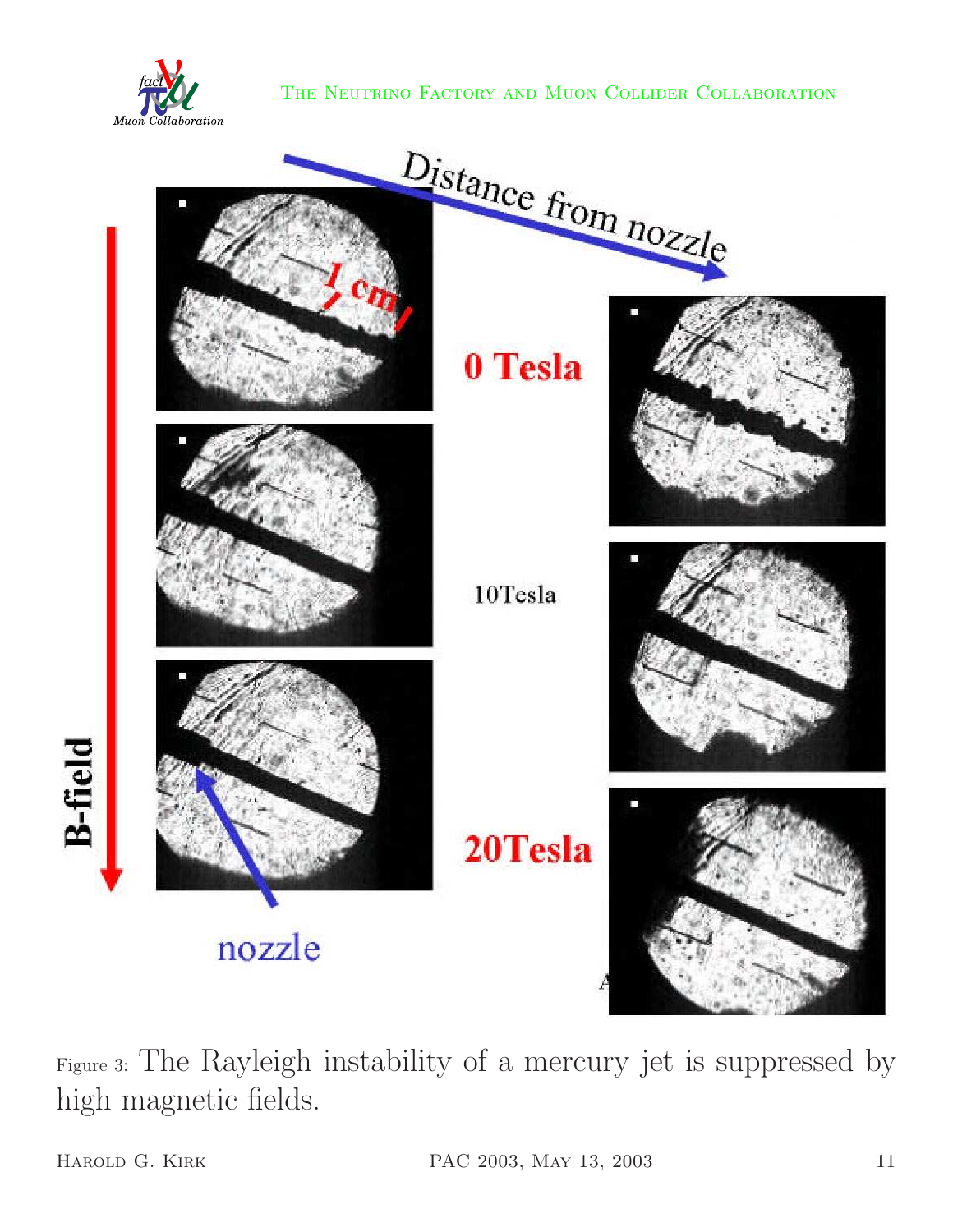



15.1 T, 70 K Pulse Coil Employing 315 Exide XL6000 Batteries in Series

Figure 4: Behavior of the 15-T magnet during a pulse. The peak current is 7200 A at a peak voltage of 600 V. Approximately 30 MJ of energy is dissipated in the magnet, which raises its temperature from 70 to 110K.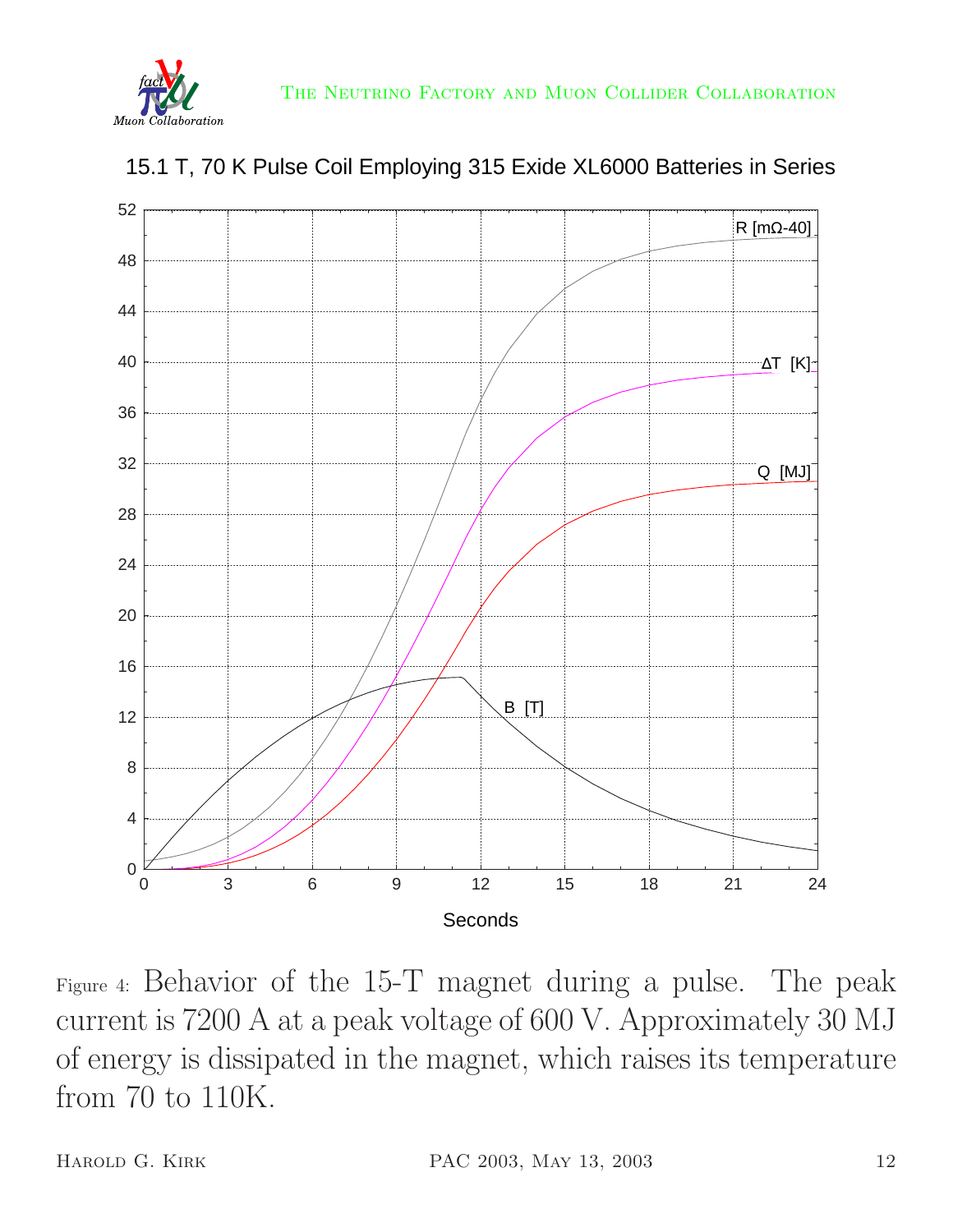



Figure 5: Longitudinal cross section of the 15-T pulsed magnet, showing the 3 coil packages and cryostat [7].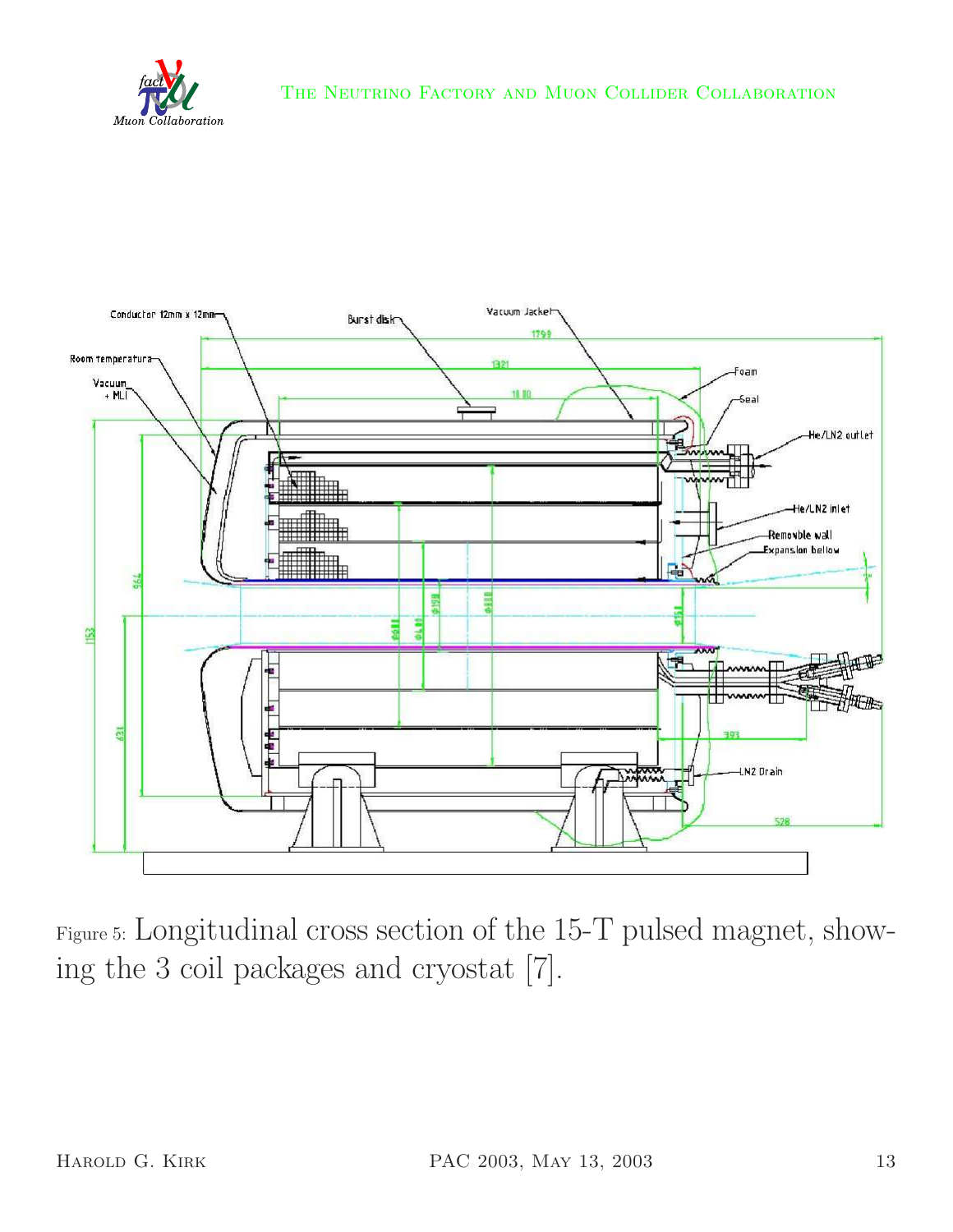



Figure 6: Top: structural analyses of the cryostat. Bottom: thermal and structural analyses of the coils. From [7].